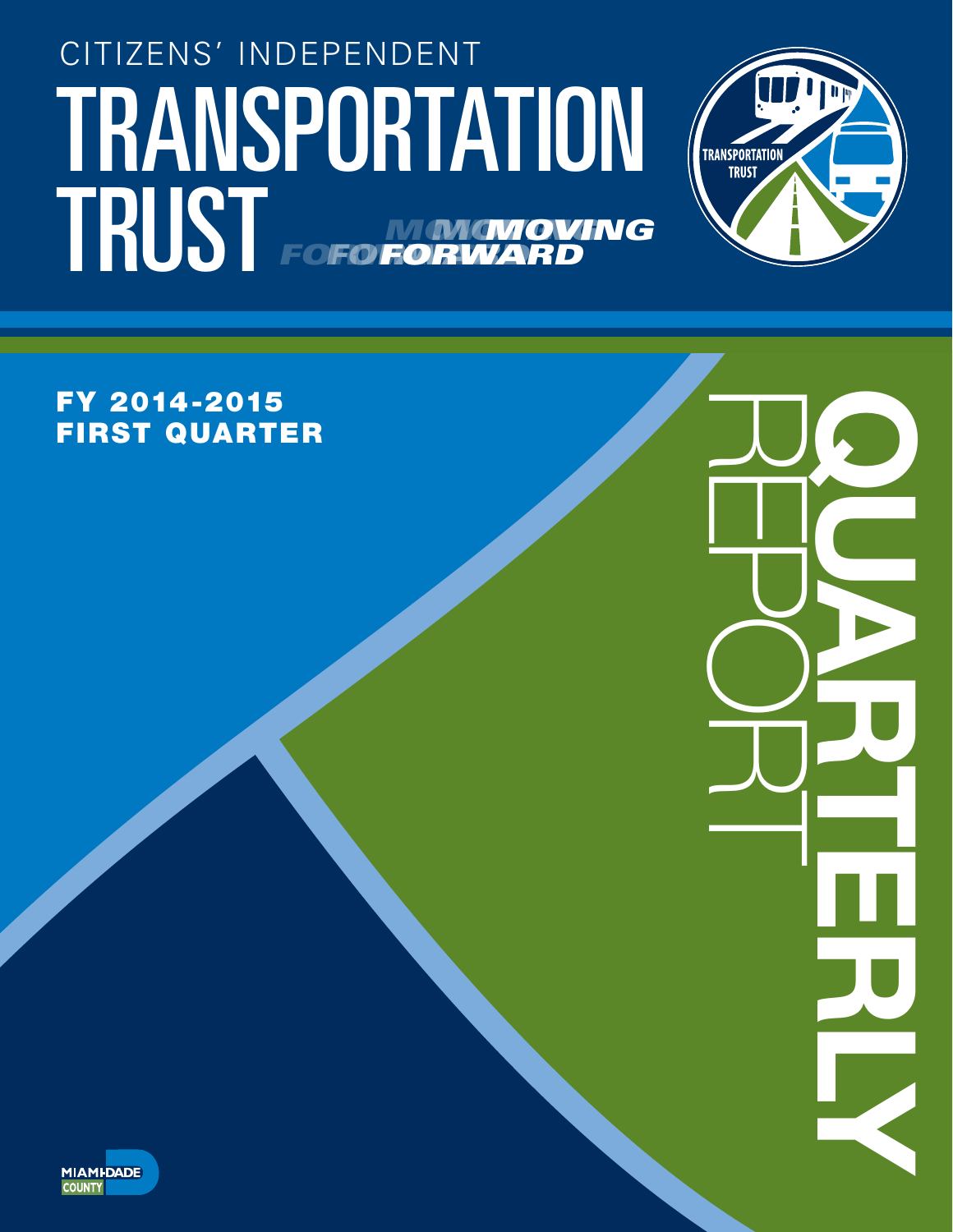

## $\blacksquare$  Overview

This report is presented by the Citizens' Independent Transportation Trust (Transportation Trust) with information pertaining to its oversight of the expenditure of the Charter County Transportation Surtax Funds and implementation of the People's Transportation Plan (PTP) from Oct. 1, 2014 – Dec. 31, 2014.

The Transportation Trust works closely with members of the Board of County Commissioners (BCC), County administration, staff at Miami-Dade Transit (MDT), the Public Works and Waste Management Department (PWWM) and municipal officials to ensure that PTP funds are used appropriately.

The Trust began planning the 2015 Transportation Summit during the First Quarter selecting as the theme "Advancing the Community's Vision for Public Transportation." The goal is to build on the success of the 2013 Transportation Summit and continue to garner support for additional major transportation investments including the Miami Beach Light Rail project, the Tri-Rail Coastal Link and full Bus Rapid Transit (BRT) projects on major corridors.



Pictured above is the Save the Date mailer for the Transportation Summit

The preliminary program for the Summit would present best practices by other communities in developing rapid transit projects such as light rail, full BRT corridors and those using innovative financing to implement them. and the Greater Miami, Commerce of Commerce.

Miami-Dade County's public transit system has been enhanced by significant improvements in many areas since the PTP was enacted in 2002. Senior citizens receive free rides on transit through the Golden Passport program, which was expanded to incorporate Social Security recipients. Qualified disabled veterans who are permanent residents of the County also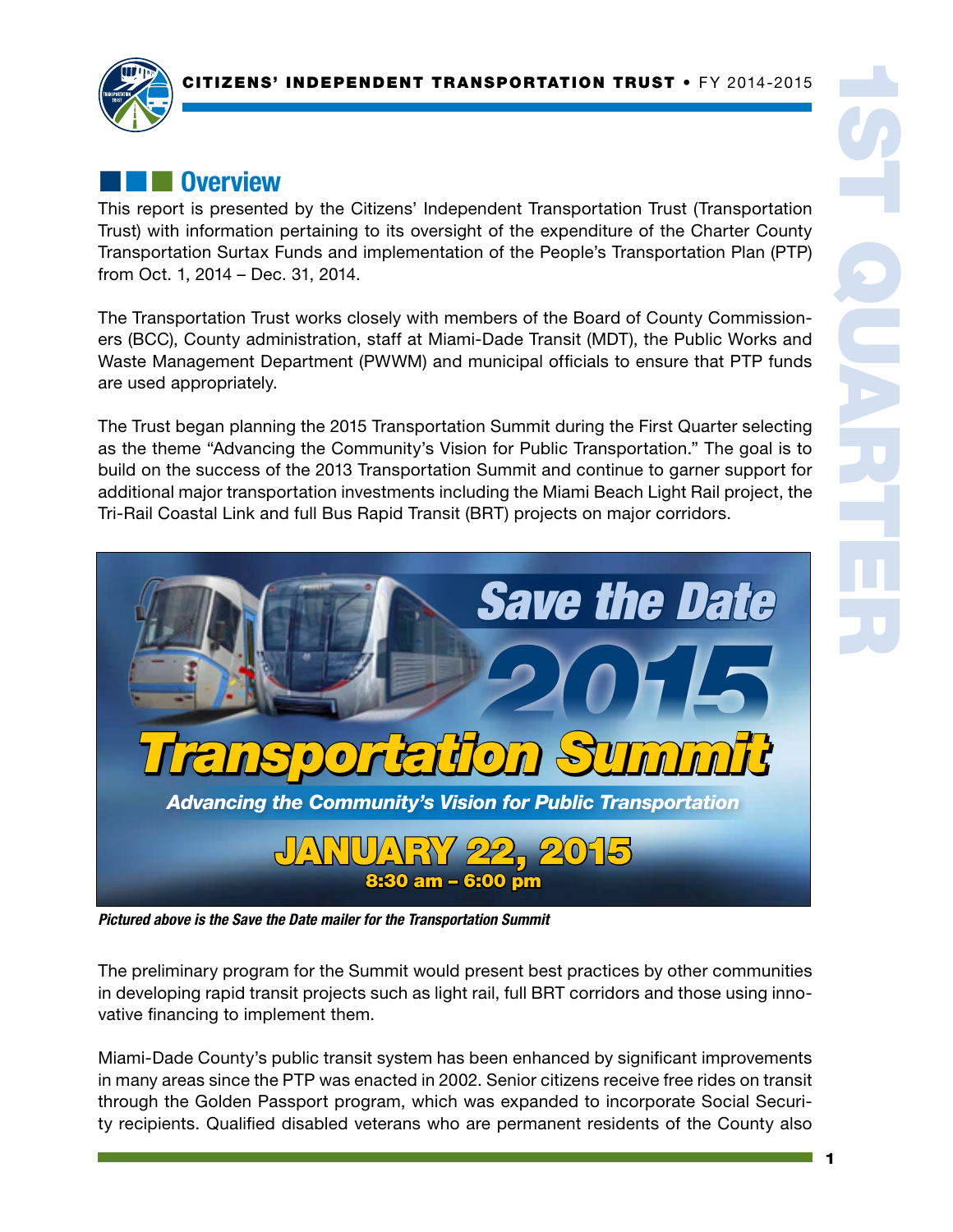

receive free transit rides through the Patriot Passport program. The PTP also discontinued fares for Metromover users, enhancing patron convenience while reducing system maintenance and operating costs.

Surtax dollars have added new buses, many of which are eco-friendly hybrid vehicles, to the County's Metrobus fleet, and new Metromover cars have been purchased and are in operation. The procurement of the new Metrorail fleet of vehicles is proceeding with delivery targeted for completion in 2019.

Also counted among the projects funded by the PTP is the Orange Line, the 2.4 mile Metrorail extension to Miami International Airport; the Easy Card Automated Fare Collection System for the Metrobus and Metrorail fleets, which features enhanced ridership data collection for improved service planning; and more than 1,000 modern revenue-generating bus shelters that are installed in unincorporated Miami-Dade County.

The cities participating in the PTP Municipal Transportation Program have implemented a number of road improvement and transit projects, such as the successful bus circulator systems operating in 26 municipalities. Ridership numbers for the 26 municipal circulator systems exceeded 8.2 million boardings for fiscal year 2013-14. This included over 3.6 million boardings for the City of Miami, over 1.2 million for the City of Miami Beach, over 1.1 million for the City of Coral Gables, over 480,000 for the City of Hialeah and approximately 460,000 for the City of North Miami.

Investment of surtax funds in Miami-Dade County's public roadway system has resulted in marked improvement to commute time, driver convenience and safety. More than 300 miles of roads have been improved, flashing and dynamic feedback signals installed in school zones, mobility accommodations for the disabled, Internally Illuminated Street Name Signs (IISNS) have been installed at all eligible signalized intersections and the traffic signalization system has been upgraded with the Advanced Traffic Management System (ATMS), the state-of-the-art system that synchronizes the County's 2,857 signals, resulting in improved traffic flow and a smoother commute.

Listings of previous and life-to-date accomplishments and other information of the Transportation Trust and the PTP are available at www.miamidade.gov/citt.

### ¢¢¢ Transportation Trust Board Resolutions

The Transportation Trust originates resolutions to express its position on important issues and to provide guidance, insight and opinions to the Board of County Commissioners (BCC). Resolutions approved during the quarter include:

Resolution by the Citizens' Independent Transportation Trust (CITT) recommending to the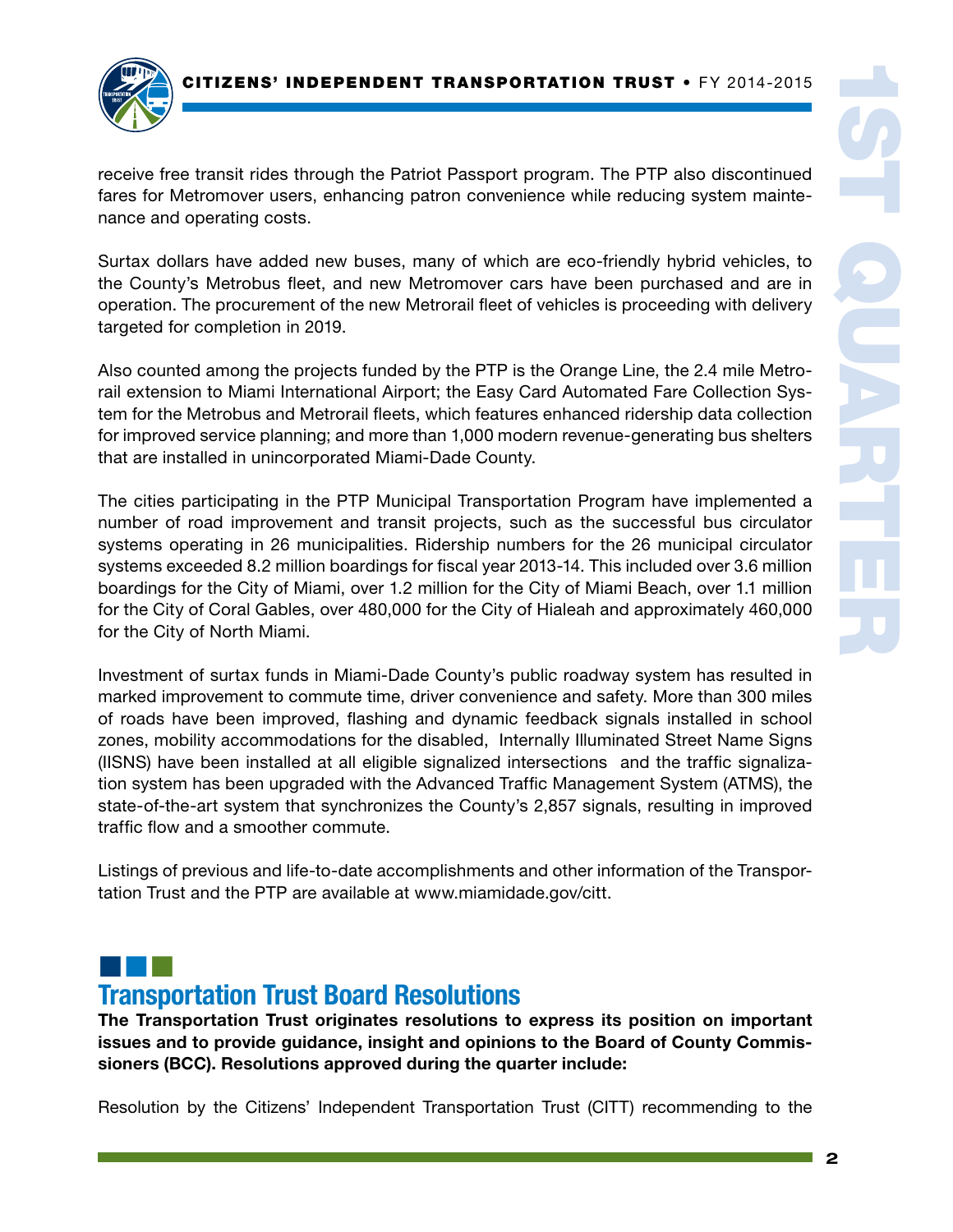### **IZENS' INDEPENDENT TRANSPORTATION TRUST •** FY 2014-2015

Board of County Commissioners, the approval of the 2014 Update of the Five-Year PTP Implementation Plan (OCITT)

Resolution by the Citizens' Independent Transportation Trust (CITT) authorizing the OCITT Executive Director to execute Memorandums of Understanding with the Greater Miami Chamber of Commerce and the Miami-Dade League of Cities for supporting sponsorship roles in the 2015 Transportation Summit

Resolution by the Citizens' Independent Transportation Trust (CITT) opposing the proposed ordinance change which would remove fare free Metromover service from the Peoples Transportation Plan (PTP) (CITT)

> Resolution by the Citizens' Independent Transportation Trust (CITT) approving a special exception to allow the use

Charter County Transportation Surtax Rollover Funds by the City of South Miami to finance the operation of a new citywide circulator service and for various roadway infrastructure improvement projects

Resolution by the Citizens' Independent Transportation Trust (CITT) approving a special exception to allow the use of Charter County Transportation Surtax Rollover Funds by the Village of Pinecrest for a village wide re-paving project

### ¢¢¢ Contracts Approved by the Transportation Trust

A major responsibility of CITT is to review contracts requesting transportation surtax funding for projects listed in the PTP. These contracts are initiated by Miami-Dade Transit (MDT) and Public Works and Waste Management (PWWM), and are reviewed by staff at the Office of the Citizens' Independent Transportation Trust (OCITT) before they are voted on by the Transportation Trust. The following contracts were approved this quarter:

Resolution by the Citizens' Independent Transportation Trust (CITT) recommending the Board of County Commissioners (BCC),declare the acquisition of 7 parcels (P48, P49, P50, P51, P51a, P58, and P59a) for the People's Transportation Plan (PTP) Project Number 20040348 entitled Improvements on SW 216 Street From the Florida Turnpike to SW 127 Avenue, to be a public necessity; and authorizing the County Mayor or the County Mayor's designee and the County Attorney to take any and all appropriate actions to accomplish acquisition of the subject property in fee simple, by negotiation, purchase at values established by appraisals or tax assessed values, whichever is the higher of the two together with reasonable attorneys' fees and costs pursuant to Sections 73.091 and 73.092, Florida Statutes, or by eminent domain court proceeding as necessary; rescinding Resolution R-112-14; and authorizing the use of Charter County Transportation Surtax Funds





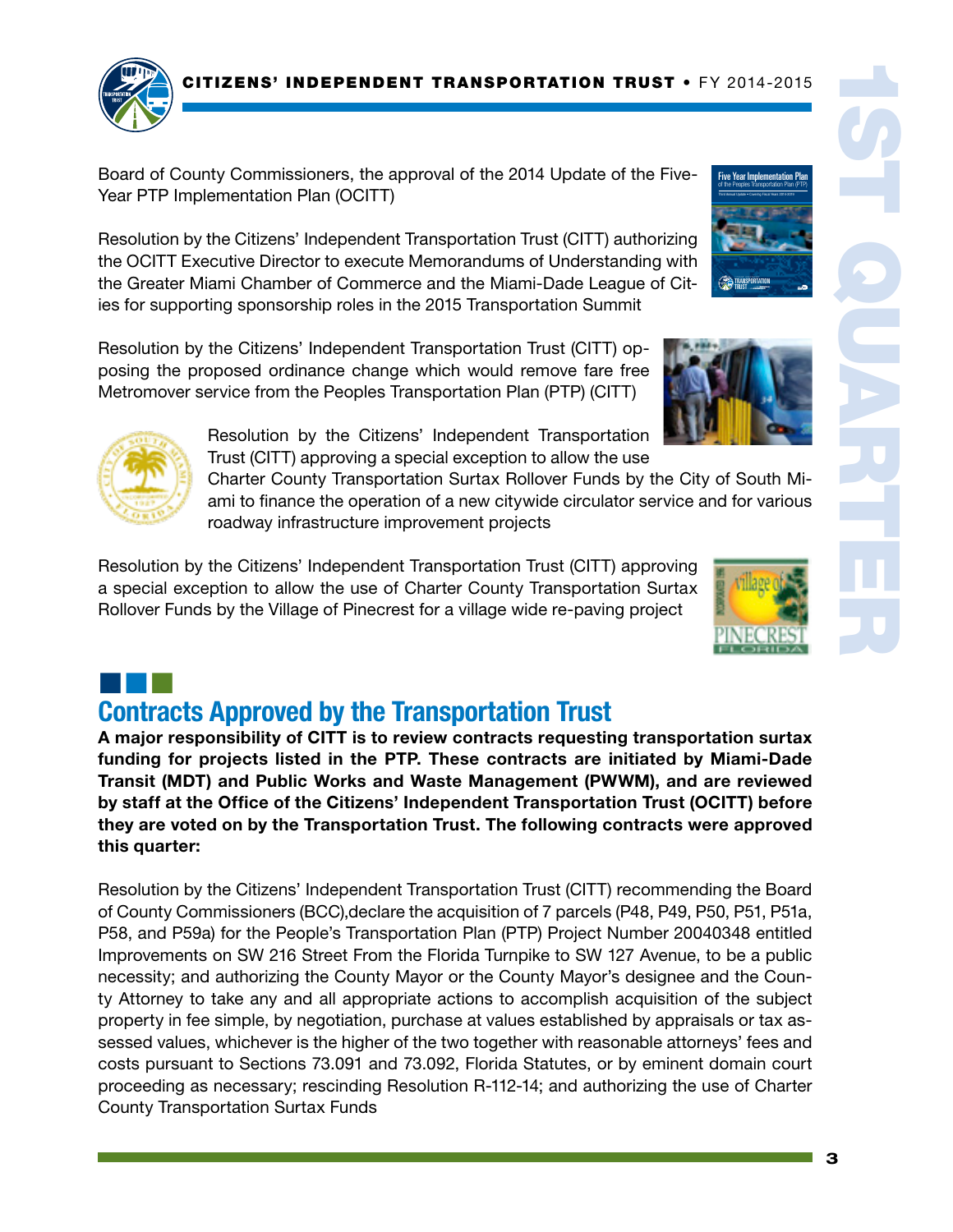

Resolution by the Citizens' Independent Transportation Trust (CITT) supporting the Board of County Commissioners (BCC) action authorizing additional time and expenditure authority, with authority to exercise options-to-renew, for purchase of goods and services, processed by the Internal Services Department (ISD) on behalf of Miami-Dade Transit (MDT) in the amount of \$109,783,000.00 14-074

Resolution by the Citizens' Independent Transportation Trust (CITT) recommending the Board of County Commissioners (BCC), authorize the 2014 assessment payment of \$63,428.21 for costs and expenses related to on-going remedial work at the Petroleum Products Corporation.

Resolution by The Citizens' Independent Transportation Trust (CITT) recommending that the Board of County Commissioners (BCC), authorize execution of a Joint Participation Agreement



(JPA) with the Florida Department of Transportation (FDOT) to provide State Intermodal Development Program funding in the amount of \$112,500.00 for the installation of two (2) additional canopies at the Miami Intermodal Center Central Station West Concourse; authorizing the receipt and expenditure of funds as specified in the JPA; authorizing receipt and expenditure of any additional funds

should they become available as specified in the JPA; and authorizing use of Charter County Transportation System Surtax Funds

Resolution by the Citizens' Independent Transportation Trust (CITT) recommending that the Board of County Commissioners (BCC), approve a contract award recommendation in



the amount of \$6,649,073.20 to Construct Group Corp. for the People's Transportation Plan project entitled Roadway Improvements Along NW 74 Street, From NW 114 Avenue to NW 107 Avenue (Project No. 20120004, FM #414731-3) and authorizing the use of Charter County Transportation Surtax Funds (PWWM – BCC Legislative File No. 142299)

Resolution by the Citizens' Independent Transportation Trust (CITT) recommending the Board of County Commissioners (BCC) approve execution of a Local Agency Program Supplemental



Agreement between Miami-Dade County Commissioners (BCC) approve execution of a Local Agency Program Supplemental Agreement between and the Florida Department of Transportation to provide the County with additional funding up to \$496,785.00 for the construction of roadway improvements along NW 74 Street from NW 87 Avenue to SR 826; authorizing the County Mayor

or County Mayor's designee to exercise the provisions contained therein; and authorizing the use of Charter County Transportation Surtax Funds

Resolution by the Citizens' Independent Transportation Trust (CITT) recommending that the Board of County Commissioners (BCC) approve a contract award recommendation in the amount of \$416,609.42 to R & D Electric, Inc. for the People's Transportation Plan project entitled Solar Powered Electronic Speed Feedback Signs South L, Countywide; and authorizing the use of Charter County Transportation Surtax Funds for such purpose



1ST GYPTER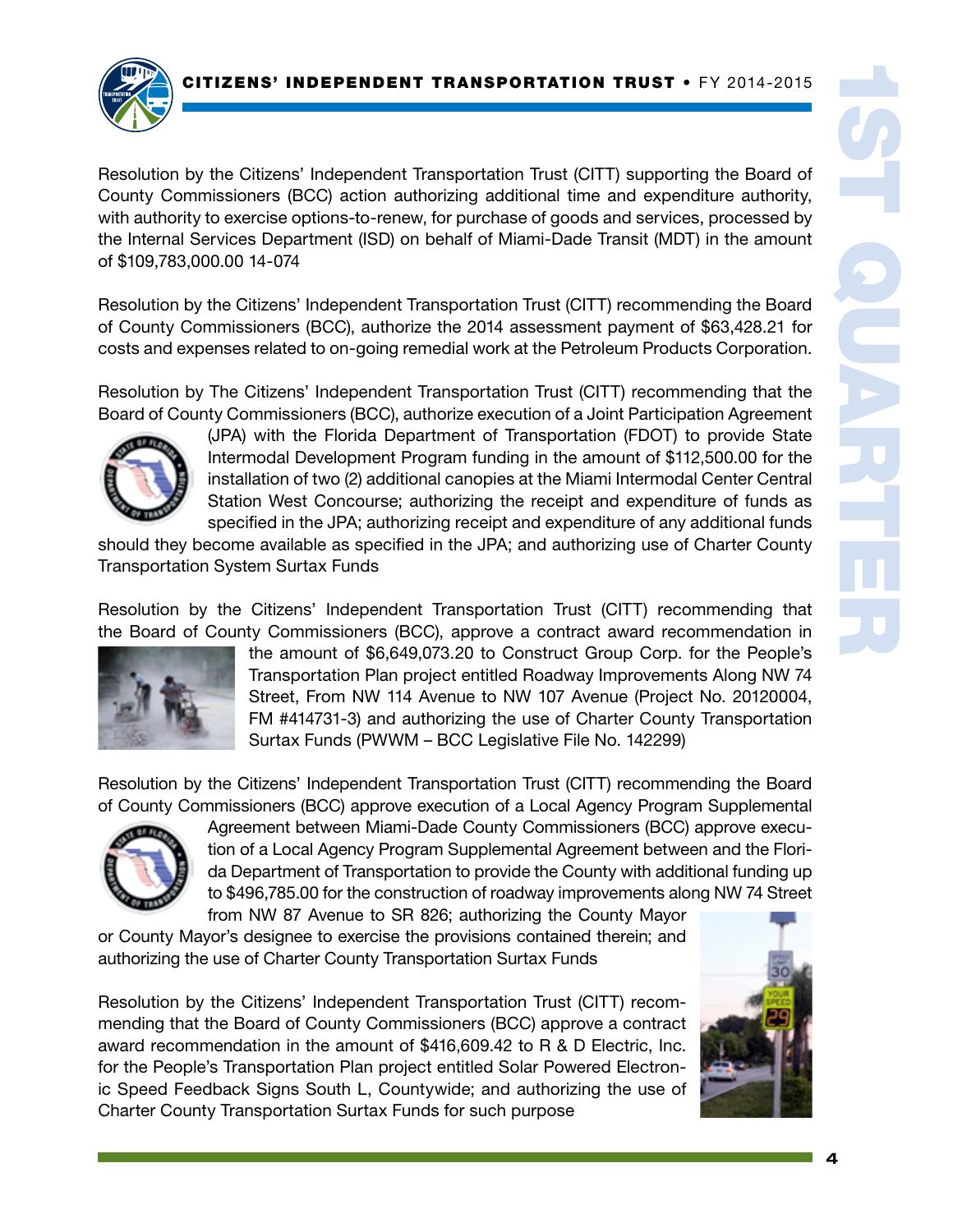

Resolution by the Citizens' Independent Transportation Trust (CITT) recommending that the Board of County Commissioners (BCC), approve a contract award recommendation in the amount of \$1,055,072.37 to H & R Paving, Inc. for the People's Transportation Plan project entitled Roadway Resurfacing Contract (Project MCC 7360 Plan CICC 7360-0/08, Request for Price Quotation No. 20140055) and authorizing the use of Charter County Transportation Surtax Funds (PWWM – BCC Legislative File No. 142333)

Resolution by the Citizens' Independent Transportation Trust (CITT) recommending the Board of County Commissioners (BCC) approve execution of A Joint Participation Agreement between Mi-



ami-Dade County and the City of Miami to provide the City of Miami with funding in an amount up to \$4,452,661.48 for the construction of road improvements along NE 2 Avenue from NE 42 Street to NE 51 Street; authorizing the County Mayor or County Mayor's designee to execute the agreement and exercise the provisions contained therein; and authorizing the use of Charter County Transportation Surtax Funds

Resolution by the Citizens' Independent Transportation Trust (CITT) recommending the Board of County Commissioners (BCC) authorize modification of a competitive contract, totaling \$495,218.00, for purchase of goods and services, processed by the Internal Services Department (ISD) on behalf of Miami-Dade Transit (MDT) and authorizing the use of Charter County Transportation Surtax Funds

Resolution by the Citizens' Independent Transportation Trust (CITT) recommending the Board of County Commissioners (BCC) authorize execution of a Joint Participation Agreement (JPA) with the Florida Department of Transportation (FDOT) to provide State Intermodal Development Program



funding in the amount of \$974,929.00 for the construction of two additional elevators at Dadeland North Metrorail Station; authorizing the receipt and expenditure of funds as specified in the JPA; authorizing receipt and expenditure of any additional funds should they become available as specified in the JPA; and authorizing use of Charter County Transportation System Surtax Funds for such purposes

Resolution by the Citizens' Independent Transportation Trust (CITT): 1) supporting the concept of local circulators in the UMSA area in circumstances where they are needed, justified and financially feasible; 2) not recommending the proposed Resolution amending Exhibit 1 of the People's Transportation Plan requiring that Charter County Transportation Surtax Funds be allocated for transit circulators and local transportation projects in the unincorporated areas of Miami-Dade County due to the unintended consequence of the loss of over \$40,000,000.00 annually to the Miami-Dade Transit operating budget; and 3) requesting that the County develop a policy for reviewing and evaluating local circulators in the UMSA area

Resolution by the Citizens' Independent Transportation Trust (CITT) recommending the Board of County Commissioners' (BCC) authorize additional time and expenditure authority, in the amount of \$40,000.00, for purchase of goods and services (casters and industrial wheels), processed by the Internal Services Department (ISD) on behalf of Miami-Dade Transit (MDT)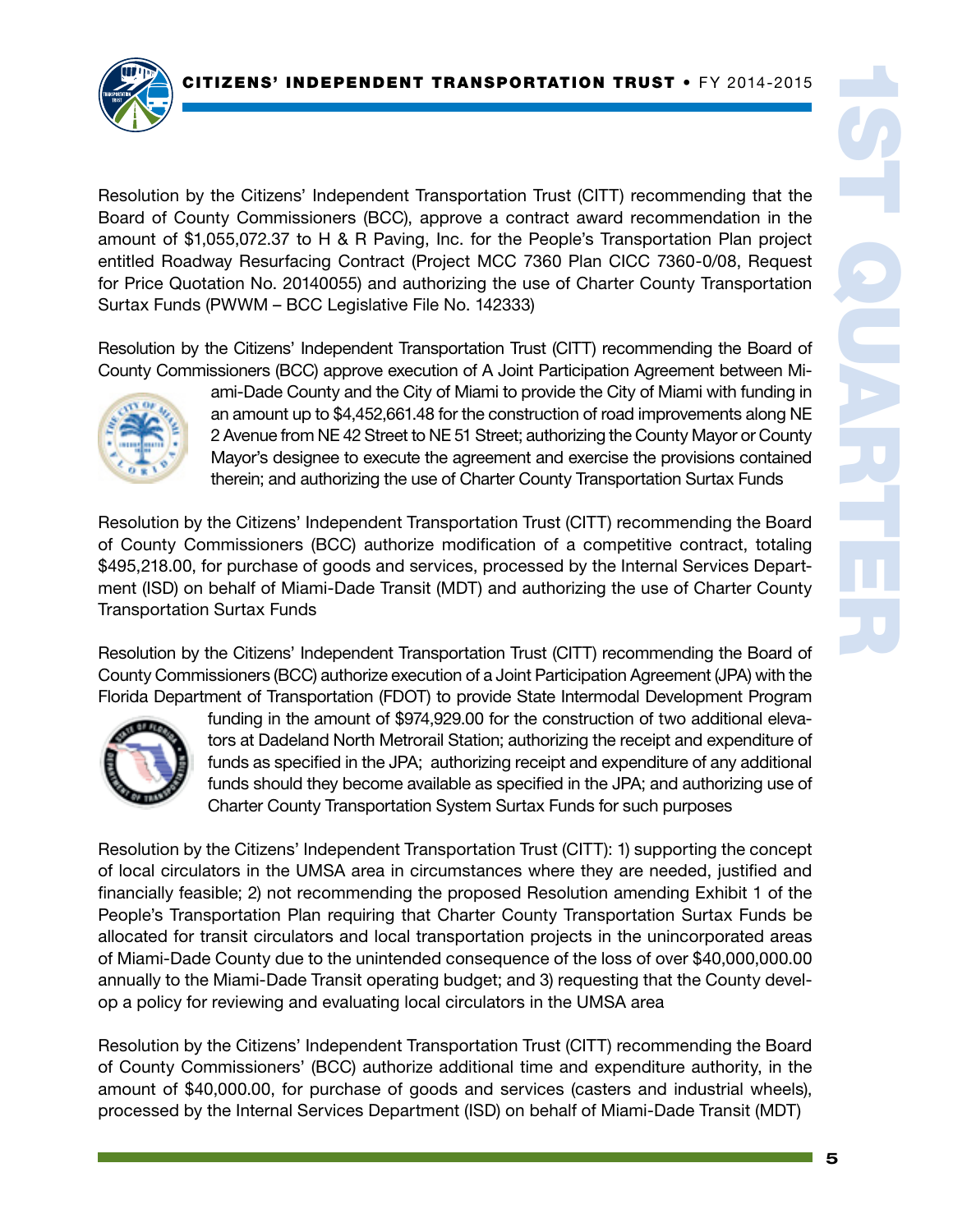

Resolution by the Citizens' Independent Transportation Trust (CITT) recommending the Board of County Commissioners (BCC) authorize execution of an agreement with CBS Outdoor Group, LLC to develop and manage a revenue-generating advertising program for Miami-Dade Transit, providing for estimated total revenue of \$19,056,000 over five years, authorizing the County Mayor or County Mayor's designee to execute attached agreement for and on behalf of Miami-Dade County and to exercise any cancellation and renewal provisions, and all other rights contained therein; authorizing retroactive extension of Contract TR03-ADV from September 9, 2014 through December 31, 2014 for the current advertising services with CBS, Contract No. 00039

Resolution by the Citizens' Independent Transportation Trust (CITT) recommending the Board of County Commissioners (BCC) approve Supplemental Agreement No. 1 for construction en-



*Palmetto Traction Power Sub-Station*

gineering and inspection services for the Palmetto Station Traction Power Sub-Station, Metrorail Central Control Upgrade, Lehman Yard Rehabilitation & Expansion Phase 1, and Lehman Center Test Track; Contract Number CIP030- CT1-TR09; increasing the contract time by two hundred thirty-seven (237) calendar days and contract amount by \$1,027,000.00 to Parsons Transportation Group; and authorizing the use of Charter County Transportation System Surtax Funds for such purpose

Resolution by the Citizens' Independent Transportation Trust (CITT) recommending that the Board of County Commissioners (BCC), approve a contract award recommendation in the amount of \$165,773.00 to Union Electrical Contractor, Inc. for the People's Transportation Plan project entitled Safe Routes to Schools locations, Phase 9 (Project MCC 7360 Plan – CICC 7360-0/08, Request for Price Quotation No. 20130219); and authorizing the use of Charter County Transportation Surtax Funds

### ¢¢¢ Miami-Dade Transit Update

Miami-Dade Transit (MDT) is responsible for implementing all transit improvements listed in the PTP including Metrobus, Metrorail and Metromover projects along with Special Transportation Service (STS) and the Golden Passport/Patriot Passport Program. MDT reports the following activities related to PTP projects during this quarter:

#### **Metrobus**

The active Metrobus fleet consists of 701 40-foot buses, 25 62-foot articulated buses, 12 45-foot over-theroad buses, and 77 30-foot minibuses for a total of 815 active buses. This is an increase of 116 buses since the PTP was enacted in 2002. Also not included in the active fleet are four retired buses that form MDT's Contingency Fleet.



*40-foot Hybrid Bus*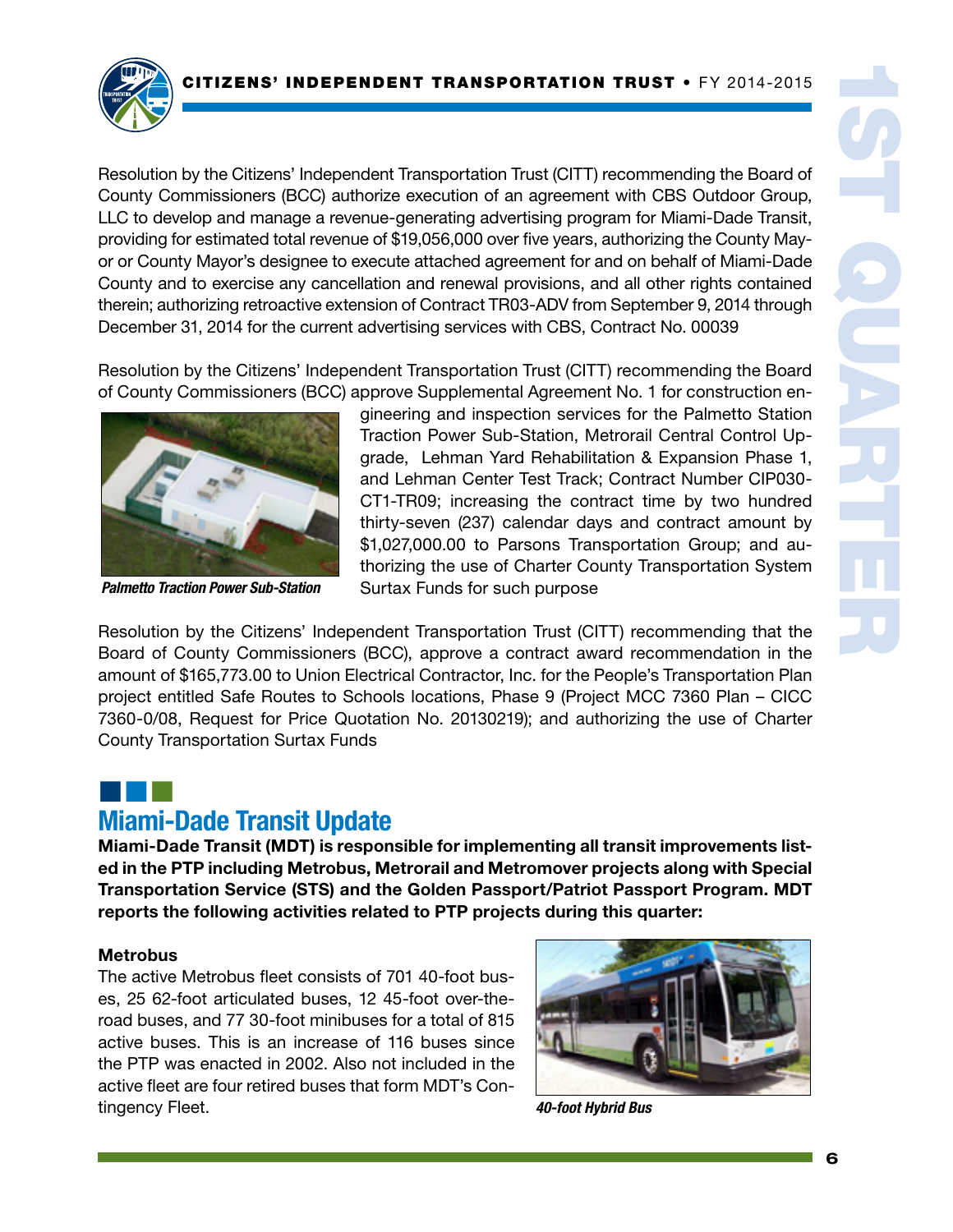

#### Metrobus Fleet Inventory First Quarter 2014-2015

| <b>Metrobus Vehicles</b>                             | <b>First Quarter Inventory</b> |
|------------------------------------------------------|--------------------------------|
| 30-foot Minibuses                                    | 77                             |
| 40-foot Buses                                        | 701                            |
| 45-foot Over-the-Road Coaches                        | 12                             |
| 62-foot Articulated Buses                            | 25                             |
| Contingency Fleet (not included in the Active Fleet) | 4                              |
| <b>Total Active Metrobus Fleet</b>                   | 815                            |

#### Golden Passport/Patriot Passport Programs

MDT issued 2,736 Golden Passport cards to customers over 65 years of age, 1,377 Golden Passport cards to customers under 65 years of age and 116 Patriot Passport cards. Currently, there are 231,894 certified Golden Passport/Patriot Passport customer accounts; this number includes 162,045 Golden Passports of customers over 65 years of age, 61,260 Golden Passport of customers under 65 years of age and 8,589 Patriot Passport customers.

### Golden Passport Program Issuances First Quarter 2014-2015

| <b>Issued in</b><br><b>First Quarter</b> | <b>Total Certified Golden/Patriot</b><br><b>Passport Users To Date</b> |
|------------------------------------------|------------------------------------------------------------------------|
| 2,302                                    | 164,387                                                                |
| 1,088                                    | 62,373                                                                 |
| 130                                      | 8,741                                                                  |
| 3,520                                    | 235,501                                                                |
|                                          |                                                                        |

#### Surtax-funded Staff

MDT hired 21 full-time employees from Oct. 1, 2014 to Dec. 31, 2014. Since Nov. 2002, the total number of new hires is 2,005.

#### Disadvantaged Business Enterprises

MDT monitors the status of PTP-funded contracts which include federal funding. To date, MDT re-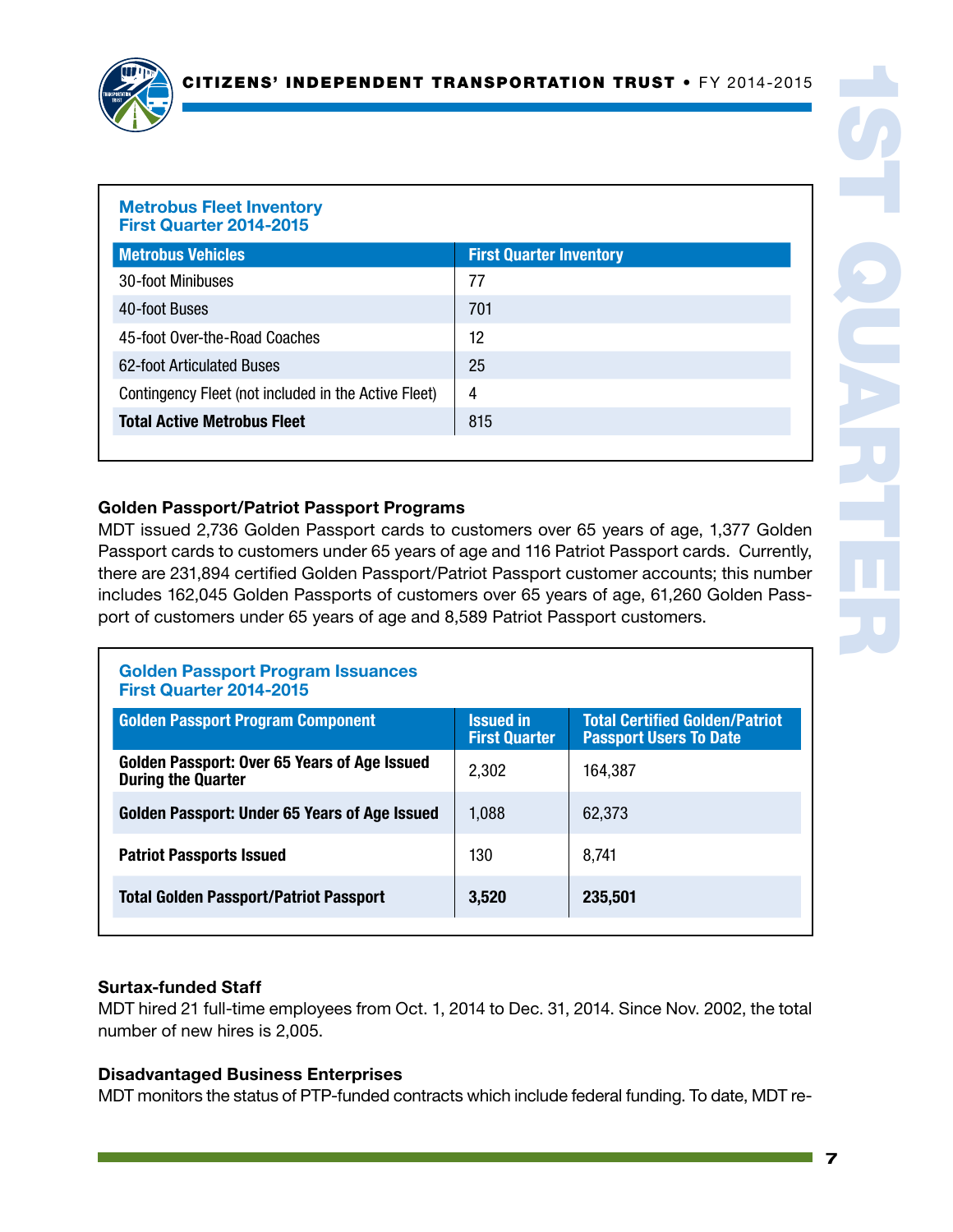

ports five prime contractors and 47 subcontractors that are subject to Disadvantaged Business Enterprises compliance measures.

### ¢¢¢ Miami-Dade Public Works and Waste Management Department Update

Public Works and Waste Management (PWWM) is responsible for developing and implementing PTP-funded roadway projects including paving, traffic signals, signage, bike paths, lighting, drainage, curb cuts and guard rails. PWWM reports the following activities related to PTP projects during this quarter:

#### Advanced Traffic Management System (ATMS)

All of the County's signalized intersections have been migrated to ATMS. PWWM is progressing on improving the communication system supporting this system. In the current fiscal year,



*Traffic Control Center*

additional signals will be migrated to the wireless communication subsystem in a collaborative effort with the Miami-Dade Information Technology Department. An extension of Phase 2 has been approved for this and next fiscal year to serve as a bridge between Phase 2 and Phase 3, and to ensure that progress on some critical ongoing efforts will continue without interruption. The most critical of them is the evaluation and planning for the implementation of a County-owned and maintained communication infrastructure to

serve ATMS. Phase 3 of the program will be planned and let within the coming year. It will provide additional enhancements to further improve traffic flow on the County's arterial roadways. Actual work under Phase 3 will not begin until next fiscal year.

#### Neighborhood Improvement Projects

PWWM continues to coordinate the Neighborhood Improvement Projects with County Commissioners' Offices. Improvements in this category include resurfacing, sidewalks, ADA ramps and connectors, drainage, guardrails, striping, traffic signals, and traffic calming. Currently, 127 PTP funded construction contracts have been approved by the CITT and BCC for Neighborhood Improvements, totaling \$106.93 million.

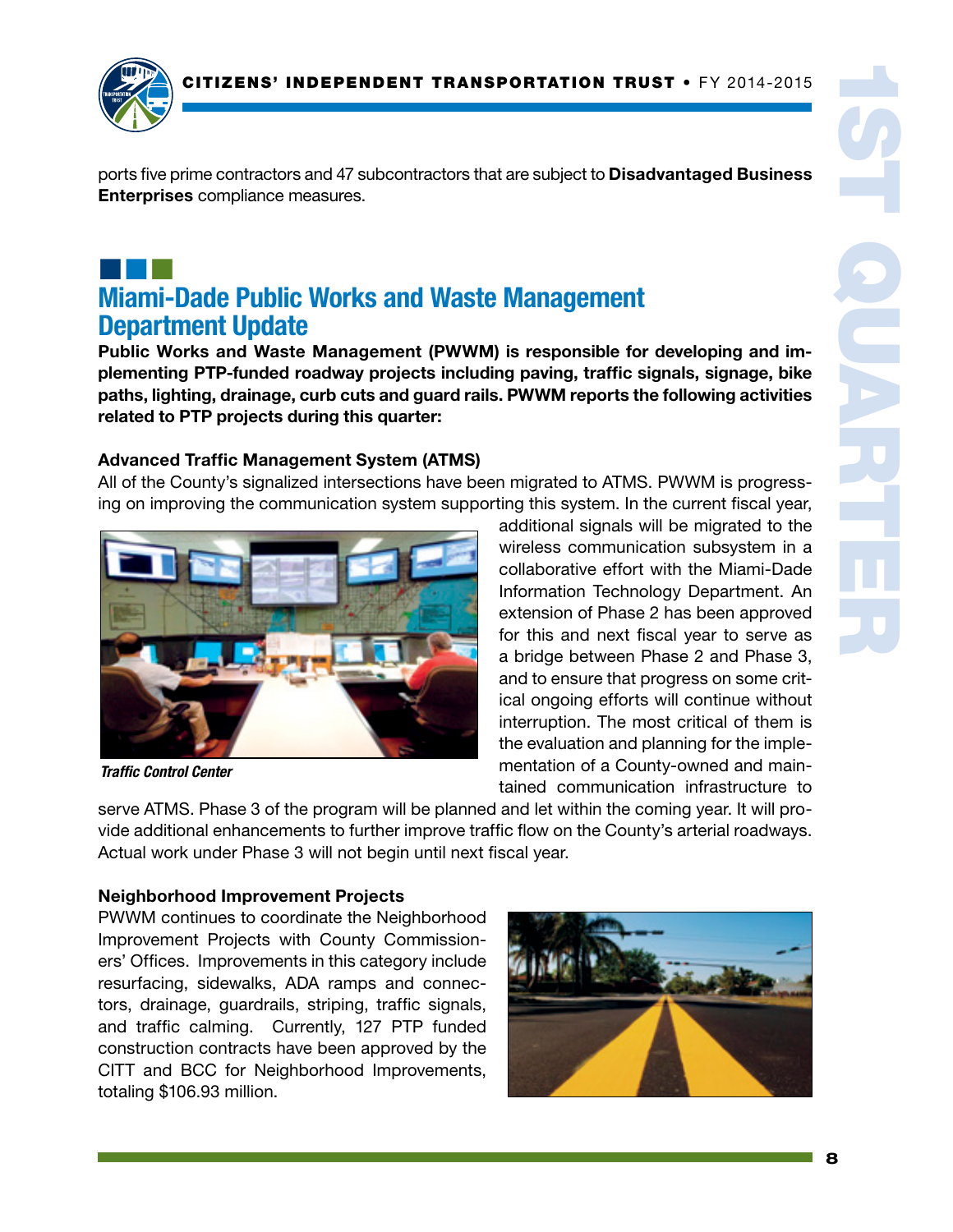

#### Miscellaneous Construction Contract Program

In an effort to accelerate projects, PWWM continues to take advantage of various contracting mechanisms, such as the County's Miscellaneous Construction Contract Program (MCC). The MCC program is an open competitive process which allows for an expedited procurement that provides contractors countywide with a fair opportunity to compete for work on County construction projects and has a direct beneficial impact to the County by accelerating construction projects.



#### Internally Illuminated Street Name Signs (IISNS)

As of November 2014, the County completed the installation of 7,327 internally illuminated street name signs (IISNS) at 1,876 signalized intersections.

### ¢¢¢

### Disadvantaged Business Enterprise and Small Business Participation Reporting

The Transportation Trust monitors and reports on the level of participation by small and disadvantaged businesses in contracts receiving transportation surtax proceeds. It is supported in this effort by the MDT Office of Civil Rights and the Miami-Dade Internal Services Department (ISD) Small Business Development Division. The federal DBE program encourages the development and use of companies owned and controlled by minorities, women, and socially and economically disadvantaged individuals on federally-aided projects. The County program tracks contracts awarded with surtax funding and subject to local small business goals, wages and Community Workforce requirements. The following activity is reported during this quarter:

#### Miami-Dade Transit • Office of Civil Rights • Transit Contracts Compliance

| <b>Disadvantaged Business Enterprise (DBE) Contractors</b><br><b>PTP Funded Contracts</b><br>FY 2014-2015 . First Quarter |              |                   |  |  |
|---------------------------------------------------------------------------------------------------------------------------|--------------|-------------------|--|--|
| <b>Contractors</b>                                                                                                        | <b>Total</b> | <b>Total Paid</b> |  |  |
| <b>Prime Contractors</b>                                                                                                  | 6            | \$401,890,270.30  |  |  |
| <b>DBE Subcontractors</b>                                                                                                 | 51           | \$61,146,106.17   |  |  |
| *PTP funding represents approximately 59 percent of dollars paid to DBEs                                                  |              |                   |  |  |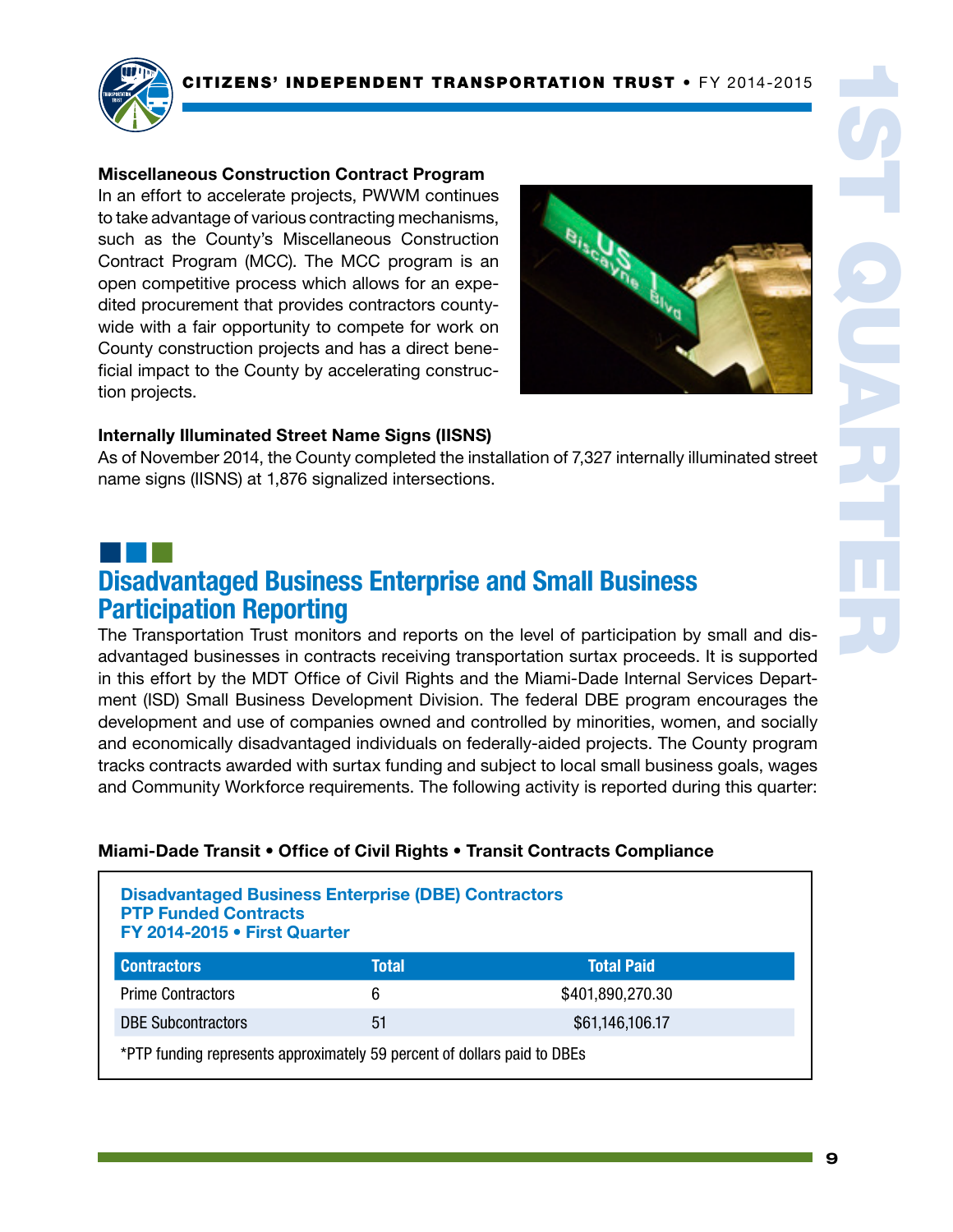

#### Miami-Dade Regulatory and Economic Resources Department Contract Monitoring and Compliance Division

Small Business Enterprise (SBE) Community Business Enterprise (CBE) and Community Small Business Enterprise (CSBE) Contractors

| <b>Approved</b><br><b>Contracts</b>                                                                                                                                                                                                                                                                                                                                                            | Number of<br><b>Surtax Funded</b><br><b>Contracts</b> | <b>Contracts With</b><br><b>Measures</b> | <b>Contract Award</b><br><b>Amount</b> | <b>Awards to Small</b><br><b>Businesses (CBE*, CSBE**,</b><br>MICRO/SBE, SBE***) |  |
|------------------------------------------------------------------------------------------------------------------------------------------------------------------------------------------------------------------------------------------------------------------------------------------------------------------------------------------------------------------------------------------------|-------------------------------------------------------|------------------------------------------|----------------------------------------|----------------------------------------------------------------------------------|--|
| <b>First Quarter</b><br>FY 2014-2015                                                                                                                                                                                                                                                                                                                                                           | 3                                                     | 2                                        | \$4,466,526.16                         | \$0                                                                              |  |
| Life-to-Date<br>FY 2004-2005 -<br>FY 2014-2015                                                                                                                                                                                                                                                                                                                                                 | 375                                                   | 109                                      | \$2,841,633.90                         | \$160,077,898.63                                                                 |  |
| *<br>Small Business Enterprise – Architectural and Engineering Program formerly known as Community<br><b>Business Enterprise (CBE)</b><br>$***$<br>Small Business Enterprise – Construction Program formerly known as Community Small Business<br>Enterprise (CSBE)<br>*** Small Business Enterprise – Goods and Services Program formerly known as Small Business Enterprise<br>(SBE) Program |                                                       |                                          |                                        |                                                                                  |  |

NOTE: Of the three surtax-funded contracts one contract does not have measures and two are categorized as trade set aside. A trade set-aside means that an entire specialty trade component(s) of a County Miscellaneous Construction Contract is reserved solely for small business participation. Quantities of work under a trade set-aside are not known at time of bid. Dollars paid to the CSBEs performing the set-aside are reported as work under the trade set-aside scope is needed.

### ¢¢¢ PTP Municipal Update

Twenty percent of surtax proceeds collected annually is allocated to 33 of the 34 municipalities eligible to receive PTP funds; one city has elected not to receive the funds. Each participating municipality receives a pro rata share of Surtax proceeds based on its population and is permitted to use the funds to develop or enhance municipal transit and transportation systems.

Twenty-six cities operate circulator bus service funded by the surtax and carry approximately 8.4 million passengers per year. A total of \$14,558,494.00 in surtax funds was transferred to the municipalities during the first quarter and municipalities have received \$483,959,825.00 since the PTP was approved in 2002.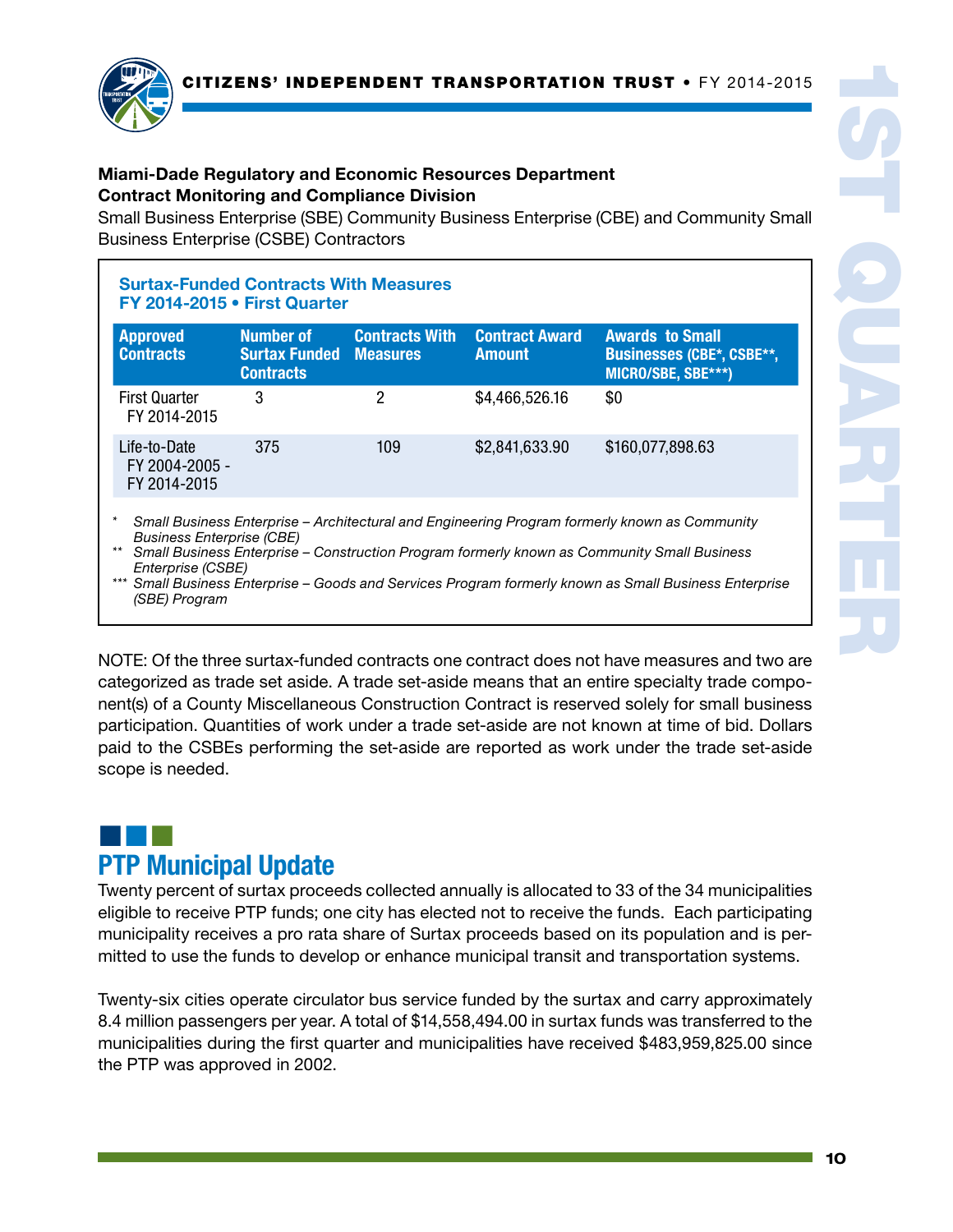

### Top Performing Municipal Shuttles



*Miami Trolley Annual Ridership 3,643,872*



*South Beach Local Annual Ridership 1,231,806*



*Coral Gables Trolley Annual Ridership 1,158,627*



*Hialeah Transit Annual Ridership 489,284*



*Doral Trolley Annual Ridership 3,62,470*

# Transportation Trust Board and Staff Update

#### Transportation Trust Meetings

¢¢¢

CITT meets on a regular basis to fulfill its statutory responsibility to "monitor, oversee, review, audit and investigate" the implementation of the PTP. CITT met three times during the fourth quarter and the subcommittees held three meetings to consider and act on contracts and reports related to the PTP.

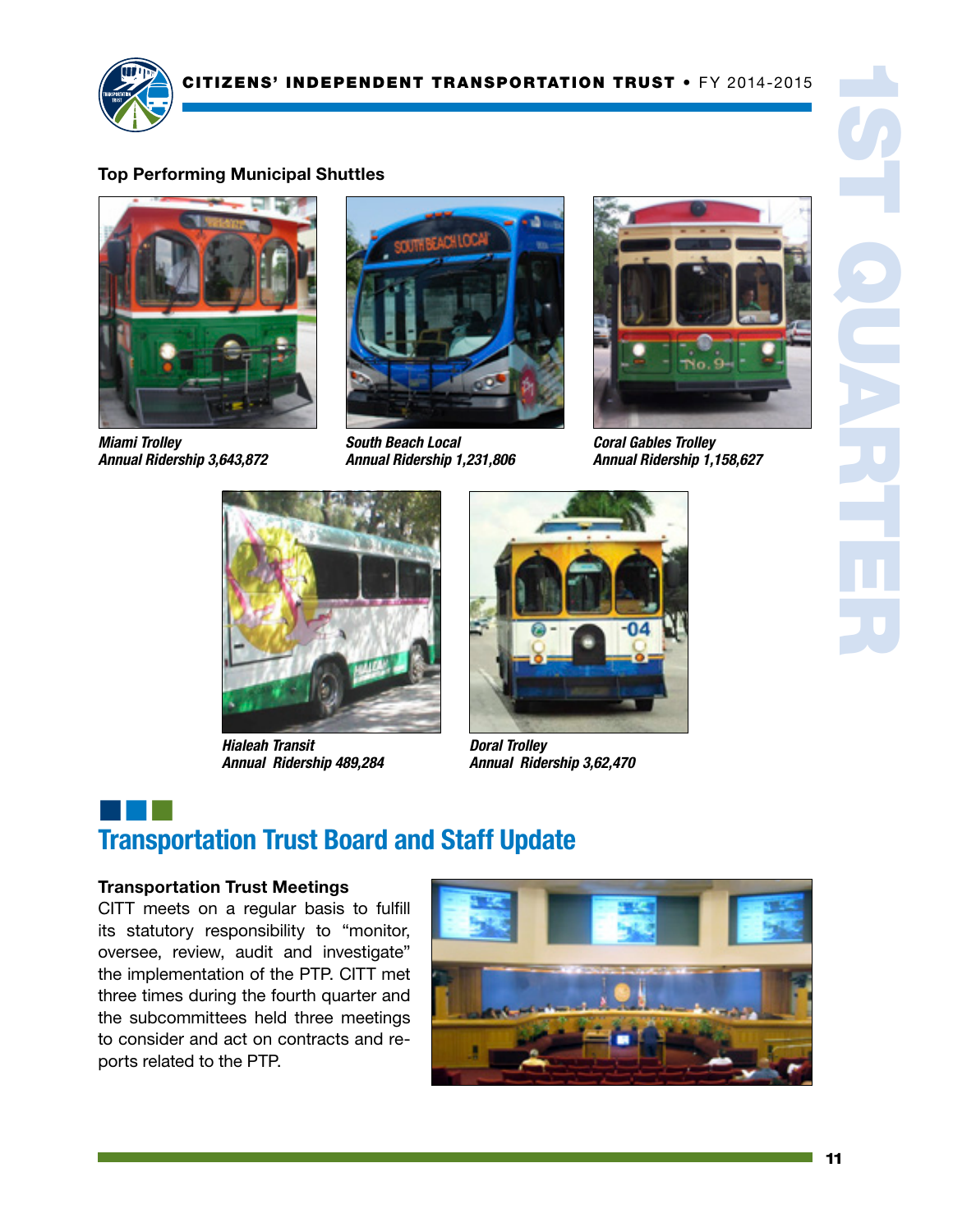

### ¢¢¢ PTP Finance

The Office of the Citizens' Independent Transportation Trust (OCITT) receives surtax revenue from the State of Florida and transfers it to eligible recipients such as Miami-Dade County, County departments and the municipalities participating in the PTP Municipal Transportation Program. The OCITT received \$55,807,655 in surtax proceeds during the quarter, and transferred \$12,668,591 to eligible municipalities as part of the established municipal share. Cumulative distributions to date include:

| <b>PTP Finance Report</b><br><b>Cumulative Surtax Collections and Transfers To-Date</b><br>FY 2014-2015<br><b>First Quarter</b> |                 |  |  |
|---------------------------------------------------------------------------------------------------------------------------------|-----------------|--|--|
| <b>Surtax received</b>                                                                                                          | \$2,206,512,147 |  |  |
| Interest earned                                                                                                                 | \$18,680,040    |  |  |
| <b>Transferred to MDT</b>                                                                                                       | \$1,499,468,969 |  |  |
| <b>Transferred to PWWM</b>                                                                                                      | \$138,098,346   |  |  |
| <b>Transferred to OCITT</b>                                                                                                     | \$18,567,125    |  |  |
| <b>Transferred to Municipalities</b>                                                                                            | \$469,401,332   |  |  |
| <b>Transferred to Others (Communications)</b>                                                                                   | \$325,699       |  |  |
| <b>Cash Balance</b>                                                                                                             | \$99,330,715    |  |  |

Notes: The cumulative numbers presented above are preliminary as of Dec. 31, 2014. The numbers may change once prior-year entries are completed. The cash balance includes \$527,634 recaptured from municipalities in non-compliance being held for redistribution to the remaining municipalities and \$57,543,126 being kept in a reserve account for future capital expansion.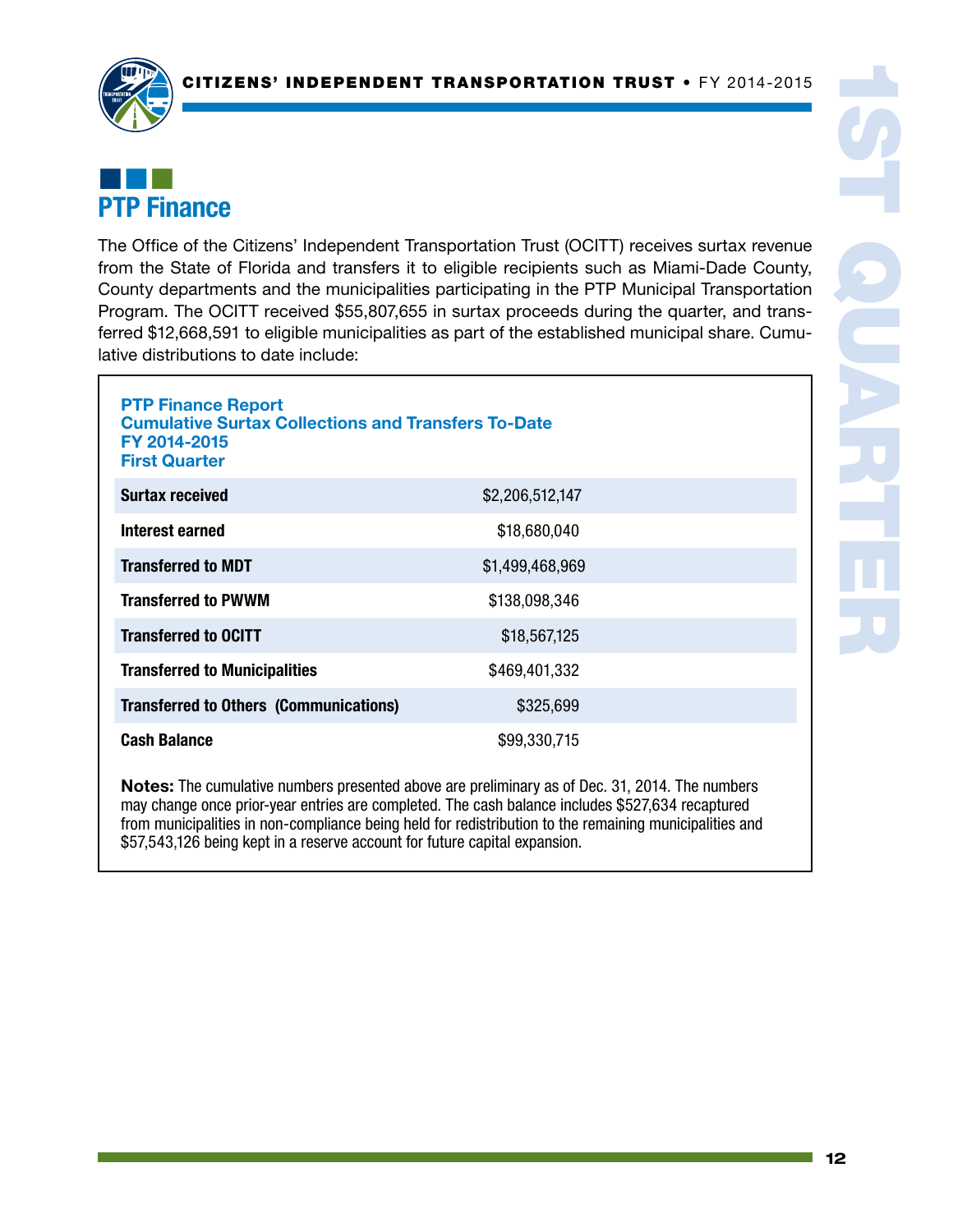

#### Surtax Collection Trend Analysis Surtax Collection **Fourth Quarter** FY 2013-2014



### Trend Analysis of Quarterly Surtax Collections

**FY 2009-10** ■ FY 2010-11 ■ FY 2011-12 ■ FY 2012-13 ■ FY 2013-14